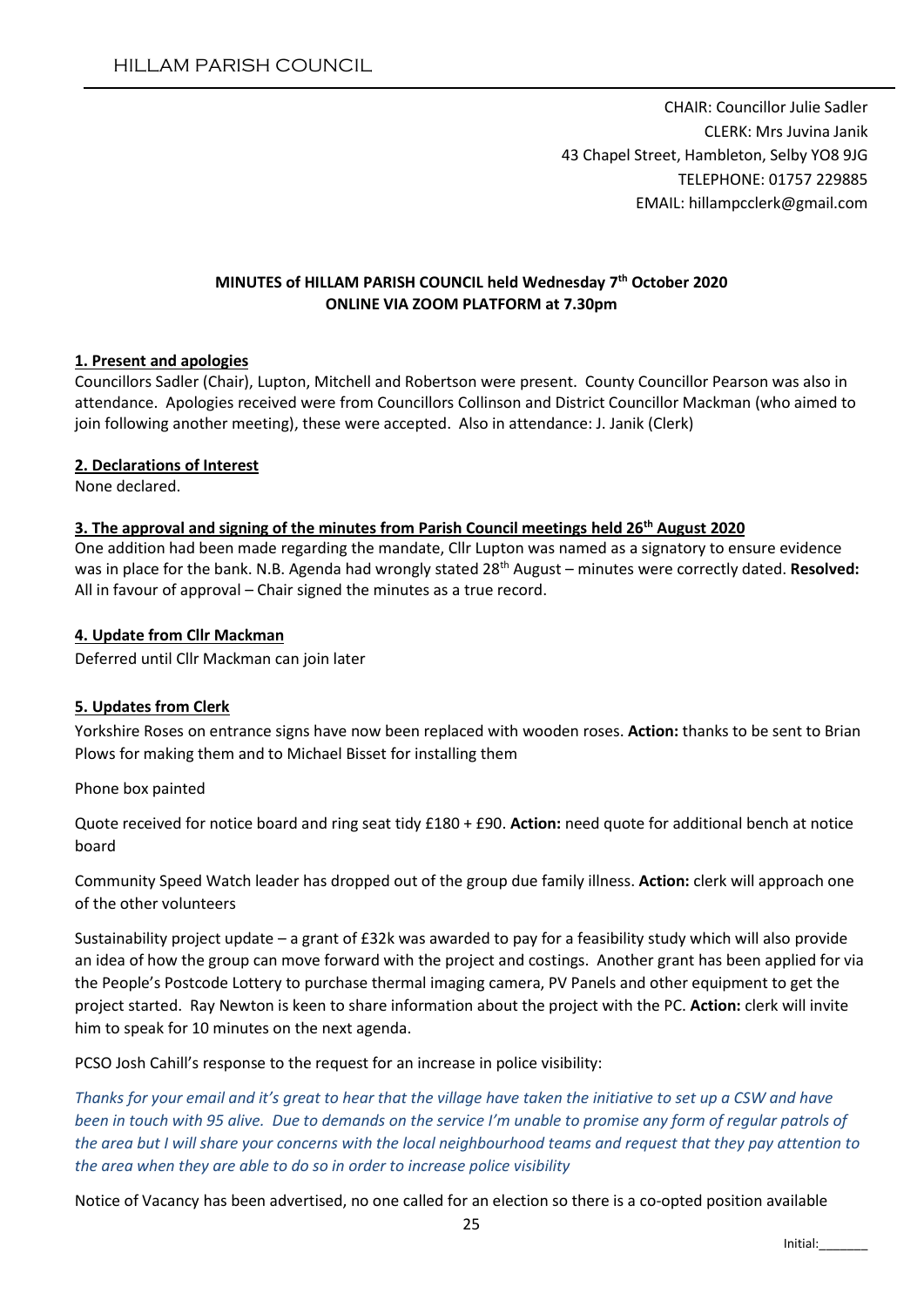Website subscribers got a newsletter re councillor vacancy and also volunteers needed. It is also on Hillam News FB and vacancy advertised in notice board. No interest as yet.

Grass cutting invoice to NYCC sent today

Cllr Mitchell has completed the internal audit of accounts, which were satisfactory

*At this point, Cllr Tuddenham joined the meeting following problems signing in*

#### **6. To consider and action plans for site developments taking place on Hillam Lane**

Selby District Council have been informed, as have the police. There is nothing further the Parish Council can do other than report activity should any occur. If this is on a weekend or bank holiday, contact the clerk and Cllr Mackman. Cllr Mackman may have an update when he joins the meeting.

## **7. To accept and agree to act on the recommendation from the Clerks to Monk Fryston, Hillam and Burton Salmon Parish Councils as a means of addressing the requirements of the Guide to Proper Practices for Governance and Accountability for Smaller Authorities in England insofar as it affects the Joint Burial Committee**

The recommendations acknowledge that the Joint Burial Committee (JBC) as it stands does not meet the standards for Proper Practice that were recently updated. It cannot hold its own assets, it cannot have its own bank account and it cannot employ staff or enter into contracts. In brief, the clerks recommend that Monk Fryston Parish Council, as the largest PC and the Parish in which the cemetery is situated, be the lead council and hold the assets and accounts, employ the JBC clerk and enter into contracts on behalf of the JBC. The JBC will continue to administer contracts and payments under delegated authority from MFPC, and will prepare end of year accounting statements in accordance with legislation and proper practices. MFPC will be responsible for providing Hillam and Burton Salmon PCs with information regarding the apportioned financial details necessary for each Annual Governance and Accountability Return.

Cllr Tuddenham proposed the recommendations were accepted, this was seconded by Cllr Robertson. **Resolved:** All in favour – motion carried.

#### **8. To discuss and decide further actions for Hillam Lights Event 2020**

A number of volunteers have come forward to organise an event for this year's Hillam Lights switch on. The details of the event are still being finalised and it will be an event which avoids gathering crowds. PC requests that Risk Assessments are done and these will be submitted to the insurer.

## **9. To approve sponsorship for St. Wilfrid's floodlights for one year**

It was proposed by Cllr Robertson and seconded by Cllr Mitchell that Hillam PC once again sponsor a Floodlight at a cost of £35 for the year. Resolved: All in favour – motion carried.

#### **10. To discuss and action plans for Remembrance Day**

**Resolved:** It was agreed that Cllr Collinson will purchase a wreath at a cost of £25 as usual, and will represent Hillam Parish Council should there be a service at the church. If there is no service, Councillor Collinson will lay the wreath for Remembrance Day. The Poppy display will be put up in The Square.

#### **11.To receive updates regarding Hillam News and decide on further actions if necessary**

Current organisers have applied for a Restore and Recover grant to ensure that the publication can continue for the next year. Cllr Pearson offered a share of the locality budget to fund a one-off project to boost the publication back into print. **Resolved:** Councillors are to email the clerk with their thoughts about the purpose and information given in the publication. Cllr Sadler will follow up with the Hillam News team.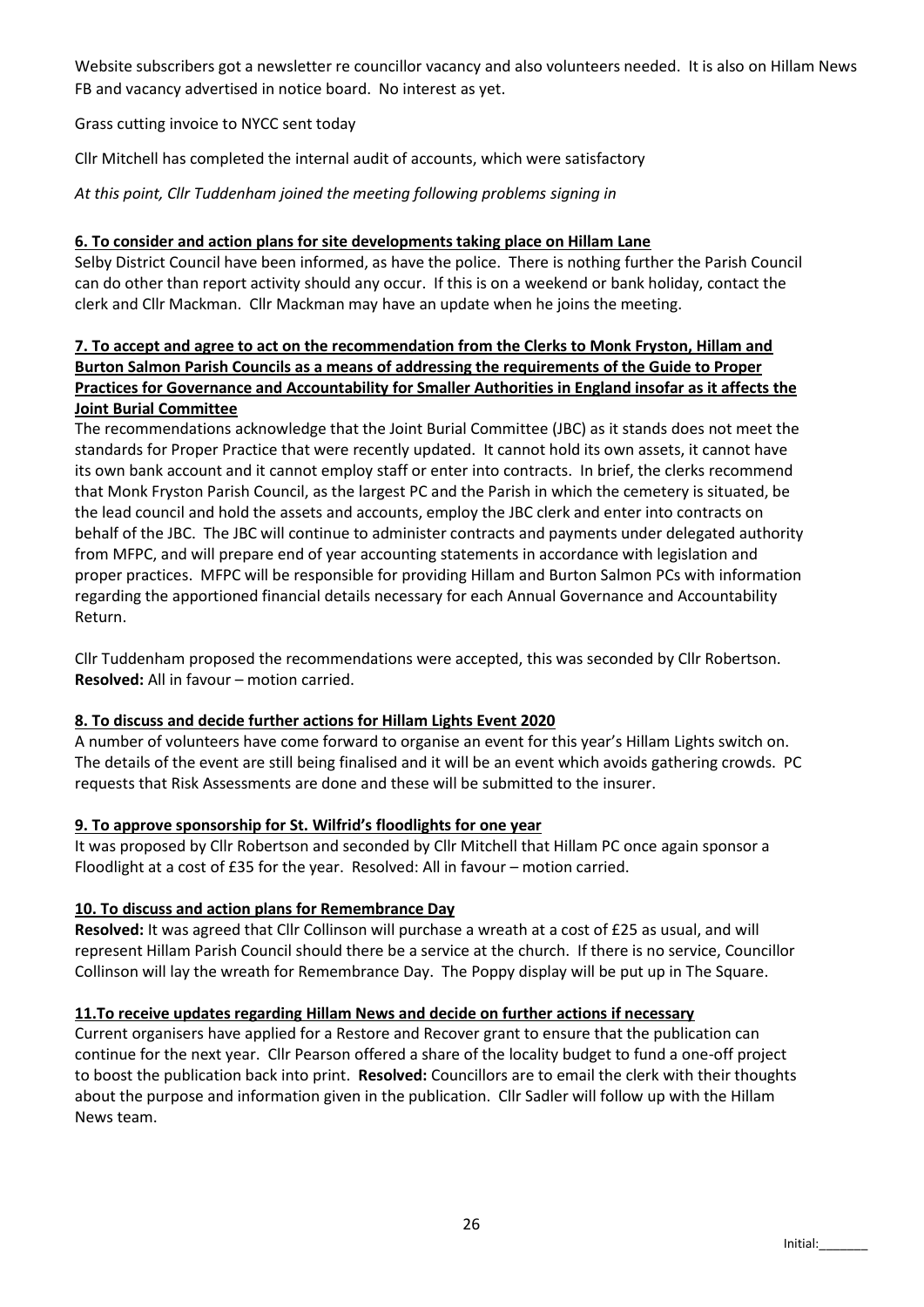# **12.** Finance

a) To receive summaries for August and September and approve the financial reconciliations

| <b>COMMUNITY ACC:</b>                                 |   |           |                                                                                                                               |              |           | ŀ |  |  |
|-------------------------------------------------------|---|-----------|-------------------------------------------------------------------------------------------------------------------------------|--------------|-----------|---|--|--|
| <b>CASHBOOK OPENING</b><br><b>BALANCE: 25.07.2020</b> | £ | 17,560.53 | NB: £1460.66 is ring-fenced grant for<br>website and £500 is ring fenced for pump<br>maintenance gifted by Hillam Historians. |              |           |   |  |  |
| AUGUST 2020 RECEIPTS                                  | f |           |                                                                                                                               |              |           | ŀ |  |  |
| <b>AUGUST 2020 PAYMENTS</b>                           | £ | 1,020.55  |                                                                                                                               |              |           |   |  |  |
| <b>CASHBOOK CLOSING</b><br><b>BALANCE: 24.8.2020</b>  | f | 16,539.98 | <b>BANK STATEMENT</b><br><b>BALANCE: 24.8.2020</b>                                                                            | f            | 17,375.53 |   |  |  |
| Difference between                                    |   |           | <b>JUVINA JANIK</b>                                                                                                           | f            |           |   |  |  |
| <b>Statement and Cashbook:</b>                        | f | 835.55    | MF&HCA                                                                                                                        | f            | 557.50    |   |  |  |
|                                                       |   |           | TP JONES & CO LLP                                                                                                             | f            | 45.90     |   |  |  |
|                                                       |   |           | Reconciled                                                                                                                    | $\mathbf{f}$ | 16,539.98 |   |  |  |

August Reconciliation was accepted. The September meeting was held on 26<sup>th</sup> August and the statement had not been received at that point.

| <b>COMMUNITY ACC:</b>                                 |   |           |                                                                                                                               |   |           |  |  |  |
|-------------------------------------------------------|---|-----------|-------------------------------------------------------------------------------------------------------------------------------|---|-----------|--|--|--|
| <b>CASHBOOK OPENING</b><br><b>BALANCE: 25.08.2020</b> | £ | 16,539.98 | NB: £1460.66 is ring-fenced grant for<br>website and £500 is ring fenced for pump<br>maintenance gifted by Hillam Historians. |   |           |  |  |  |
| SEPTEMBER 2020 RECEIPTS                               | £ | 1,610.00  |                                                                                                                               |   |           |  |  |  |
| SEPTEMBER 2020 PAYMENTS                               | £ | 416.95    |                                                                                                                               |   |           |  |  |  |
| <b>CASHBOOK CLOSING</b>                               | f |           | <b>BANK STATEMENT</b>                                                                                                         |   |           |  |  |  |
| <b>BALANCE: 24.9.2020</b>                             |   | 17,733.03 | <b>BALANCE: 24.9.2020</b>                                                                                                     | f | 17,733.03 |  |  |  |
| Difference between<br><b>Statement and Cashbook:</b>  | £ |           |                                                                                                                               |   |           |  |  |  |

September reconciliations were reviewed and accepted.

| RESERVE ACC CASHBOOK                   |                                                 |   |      |   |   |                                                            |          |  |
|----------------------------------------|-------------------------------------------------|---|------|---|---|------------------------------------------------------------|----------|--|
|                                        | <b>OPENING</b><br><b>BALANCE:</b><br>25.08.2020 |   |      |   |   | <b>CLOSING</b><br>RECEIPTS PAYMENTS BALANCE:<br>24.09.2020 |          |  |
|                                        | 1,230.36                                        | f | 0.17 | f |   | £                                                          | 1,230.53 |  |
|                                        |                                                 |   |      |   |   |                                                            |          |  |
| <b>BANK STATEMENT BALANCE: 24.9.20</b> |                                                 |   |      |   | f | 1,230.53                                                   |          |  |

# b) To approve the payments to be made in October

| Payee                     | <b>Details</b>                                          | <b>TOTAL COST</b> |            | <b>VAT: To</b><br><b>Reclaim</b> |         |
|---------------------------|---------------------------------------------------------|-------------------|------------|----------------------------------|---------|
| 759 JUVINA JANIK          | Clerk Salary SEPT 2020                                  | £                 |            |                                  |         |
| 760 HMRC                  | Q <sub>2</sub> TAX                                      | £                 | 3.40       |                                  |         |
| 761 S G PARKIN LANDSCAPES | INV 2453 GRASS CUT ALL AREAS (10/9)                     | £                 | 185.00     |                                  |         |
| 762 JULIE SADLER          | REIMBURSE COST OF FLOWERS ML                            | £                 | 30.00      |                                  |         |
| 763 TPJONES & CO LLP      | PAYROLL ADMINISTRATION                                  | £                 | 45.90      | f                                | 7.65    |
| 764 S.BOOTH               | PAINTING PHONE BOX                                      | £                 | 270.00     |                                  |         |
|                           | 765 MONK FRYSTON PAROCHIAL FLOODLIGHT SPONSORSHIP 20/21 | £                 | 35.00      |                                  |         |
|                           | TOTAL OCT SPEND E                                       |                   | 801.25     | £                                | 7.65    |
|                           | TOTAL 2020-21 ANNUAL SPEND                              |                   | £11.688.35 |                                  | £865.75 |

The payments were approved. The updated table above includies the two additional payments, one to S. Booth (cheque 764) which had been missed, and one to Monk Fryston Parochial Parish Council (cheque 765) following the approval to sponsor a floodlight in this this meeting. The signatories will sign the cheques.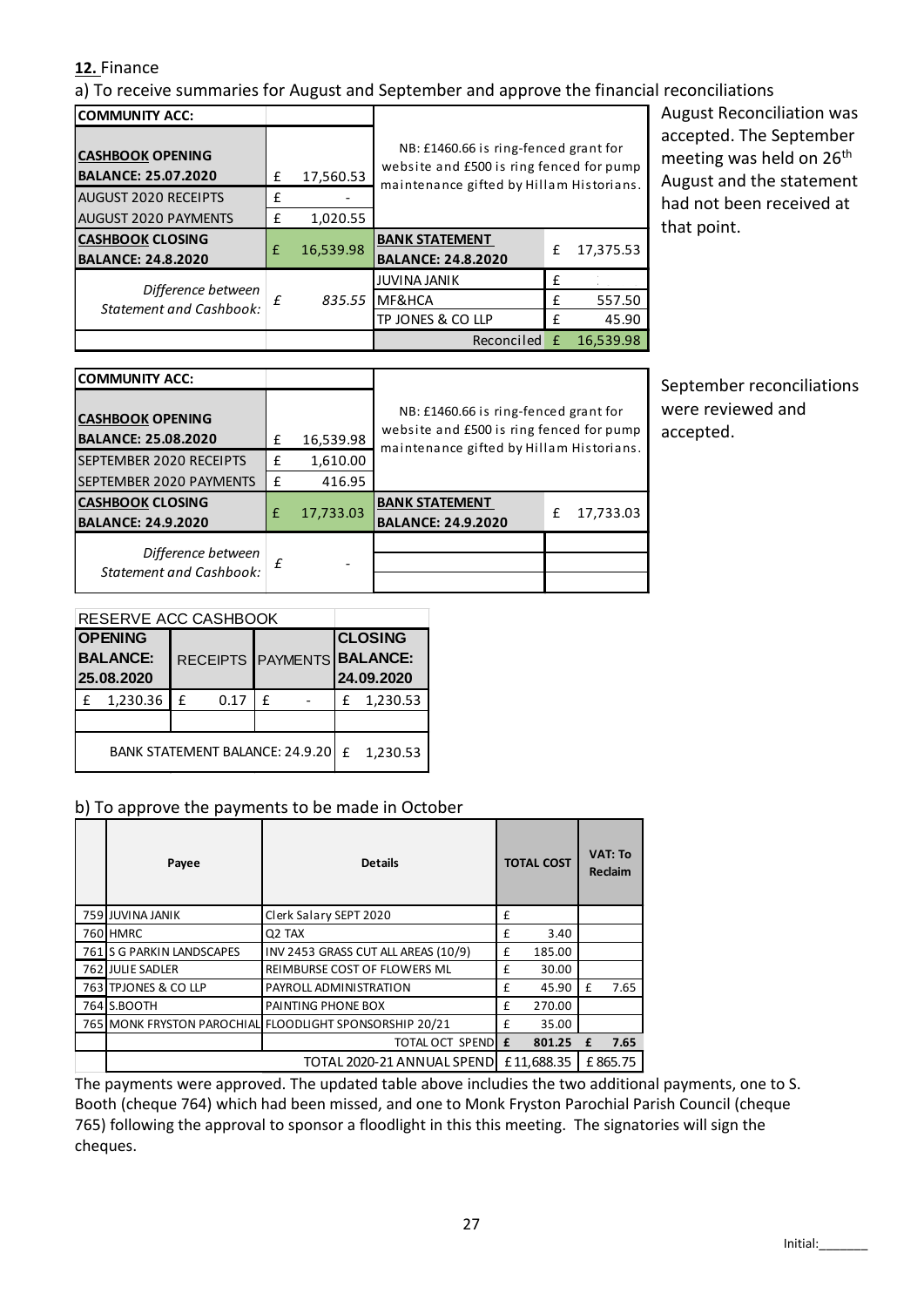# **13. Planning:**

- a) Comments on Applications:
	- i) 2020/0991/OUT | Outline application for the erection of 3 dwelling houses to rear of existing dwelling with all matters reserved | Ashville, Main Street, Monk Fryston. **Resolved:** NO OBSERVATIONS
- b) Notices of Decision:
	- i) 2020/0636/HPA | Replacement of existing Porch, The Dower House, Chapel Street | Permitted

c) To receive information regarding the New Selby Local Plan (to 2040) seminar Clerk briefed the Councillors on what Selby District Council were asking for; local information on sites that have been put forward by landowners for development. Councillors discussed the sites and will email any additional information for any Hillam sites to the clerk who will collate and submit to SDC. The following was noted:

Site A – previously failed planning application with much objection

Site D – Pylon sited in centre

Site F – will set a precedent for infill to take place

*Councillor Mackman joined the meeting at this point*

## **14. Village Maintenance**

a) To discuss any further actions following recent work at the Ring Tree

Electrician has removed lights.

Arborists to prune:

- Quote 1 £160+VAT no availability until December
- Quote 2 £870+VAT due to location (Driffield) not available until January 2021
- Quote 3 £230 end-November or £287.50 for a weekend
- Quote 4 due Friday  $9<sup>th</sup>$

It was proposed by Cllr Robertson that unless quote 4 proved better value, quote 3 for a weekend should be accepted. This was seconded by Cllr Lupton. **Resolved:** All in favour – motion carried. Clerk to action as necessary. Clerk also to contact Wykeham re pruning recommendations and scheduling of remedial works.

Clerk to request quote from Mr Booth to clean and revarnish the bench at the notice board also.

# b) Updates on the path improvements

Plans were finalised by Cllrs Sadler and Robertson at a site meeting with Core Groundworks. Signage manufacturer is very busy and asked if January would be acceptable – Council accepted this but no later.

Hedge cut-back was followed up with NYCC for a response again as no action since July.

# c) Matters to report to the clerk

- Bluebell wood path cut back clerk to ask Steve Parkin to contact Cllr Sadler to discuss
- Community Centre Park play surface is slippery with algae/moss clerk to inform Robin Parkin from the Community Association.
- New clerk has been appointed to the JBC
- Written valuation of Quarry land to be obtained by Stephenson's
- Cllr Lupton to promote Halloween decorations around village

# **15. To consider and agree items for discussion by Hillam and Monk Fryston Liaison group**

None at present.